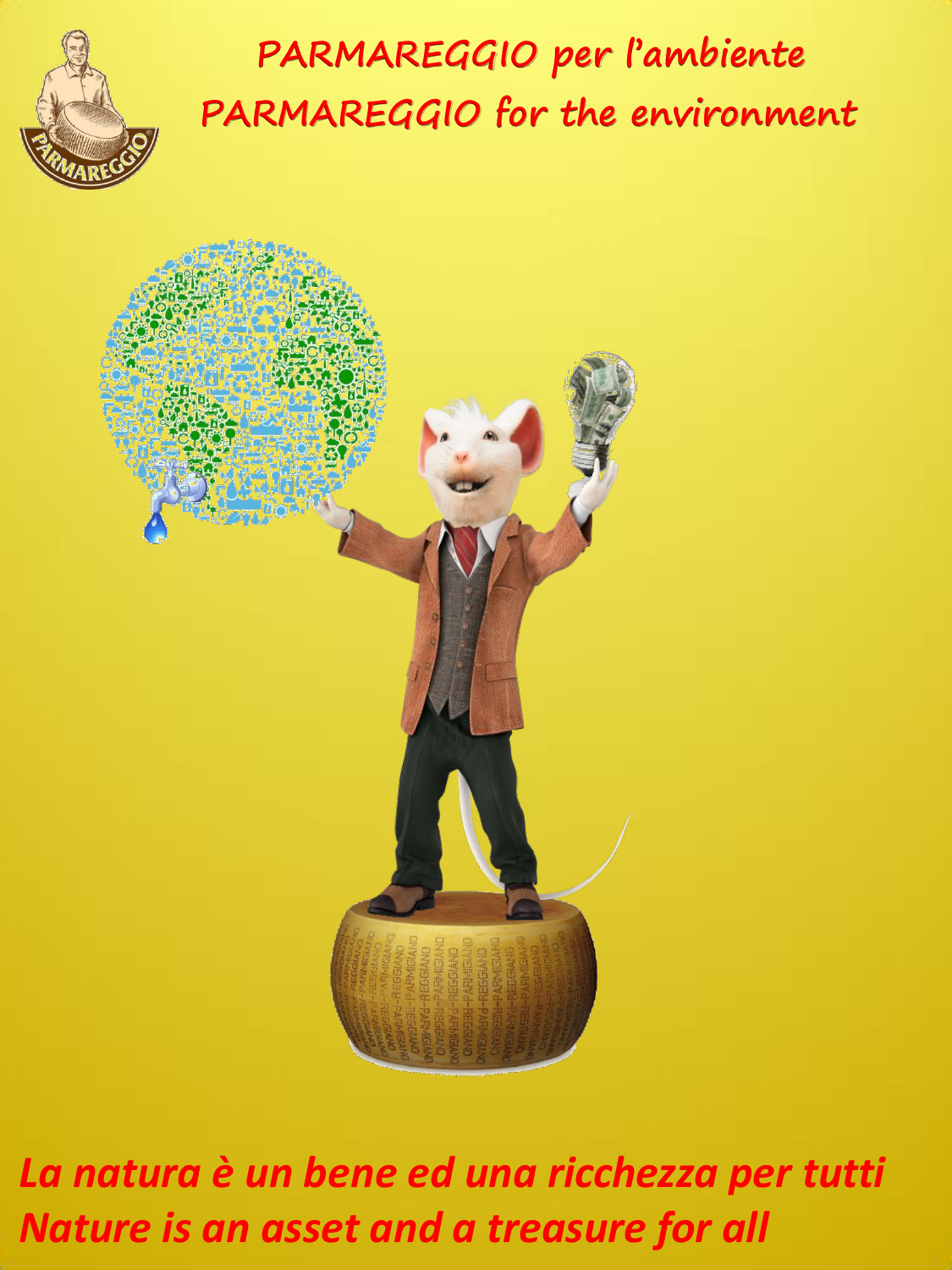

# **Cosa devi sapere: What you have to know:**



#### **L'acqua è un bene prezioso, non infinito!**

**Il rubinetto è un meraviglioso strumento della modernità, ma se non chiuso bene ci può rubare 4000 litri d'acqua all'anno al ritmo di 90 gocce al minuto. Anche lo scarico del water consuma 10 litri, spesso oltre l'effettiva necessità.**

#### **Water is a precious resource, not unlimited!**

The tap is a wonderful tool of the modernity, but if you don't close it well, it can steal us **4000 litres of water for year at the rate of 90 drops for minute. Also the water drain consume 10 litres, often it is more than we need.**



#### **Sfrutta al meglio la tua energia**

**Maggiore è il consumo di energia, maggiori sono le emissioni di inquinanti nell'ambiente. Ad ogni grado in meno di riscaldamento, corrisponde un risparmio di energia del 7% e lo stesso vale anche per il raffreddamento degli ambienti nel periodo estivo.**

#### **Make the best use of your energy**

**Greater is the energy consuption, greater are the emissions of pollution in the environment.** Every grade less of heating, it corrisponds to an energy saving of 7% and the same applies to the **cooling of the environments in summertime.**



#### **Metti il tuo pc al centro del mondo**

Un tipico pc da ufficio acceso per 9 ore al giorno arriva a consumare fino a 175 kWh in un **anno. Impostando l'opzione risparmio energetico il consumo scende del 37%. Una stampante da ufficio può arrivare a consumare ben 63 kWh per anno di energia elettrica, circa 48 kg di CO2 emessa nell'ambiente.**

#### **Put your PC at the center of the world**

A typical office's PC turned on for 9 hours a day gets to consume up to 175 kWh in a year. **By setting the power in save's option the consumption drops by 37%. An Office Printer can consume well 63 kWh per year of electricity, about 48 kg of CO2 emitted into the environment.**



#### **Illumina meglio, risparmia di più!**

**Accendere 10 lampadine da 100 Watt per un'ora comporta l'emissione in atmosfera di 0,80 kg di anidride carbonica (CO2).**

**Light up better, save more!**

**Switch on 100 watt lamps for an hour cause the emission of 0,80 kg of CO2 in the atmosphere.**



#### **Riciclare è bene, ridurre è meglio**

**Per produrre una tonnellata di carta cellulosa occorrono 15 alberi, 440.000 litri d'acqua e 7.600 kWh di energia elettrica.**

#### **Recycling is good, reduce is better**

**To produce a tons of paper pulp need 15 trees, 440.000 lt of water and 7.600 kWh of electric energy.**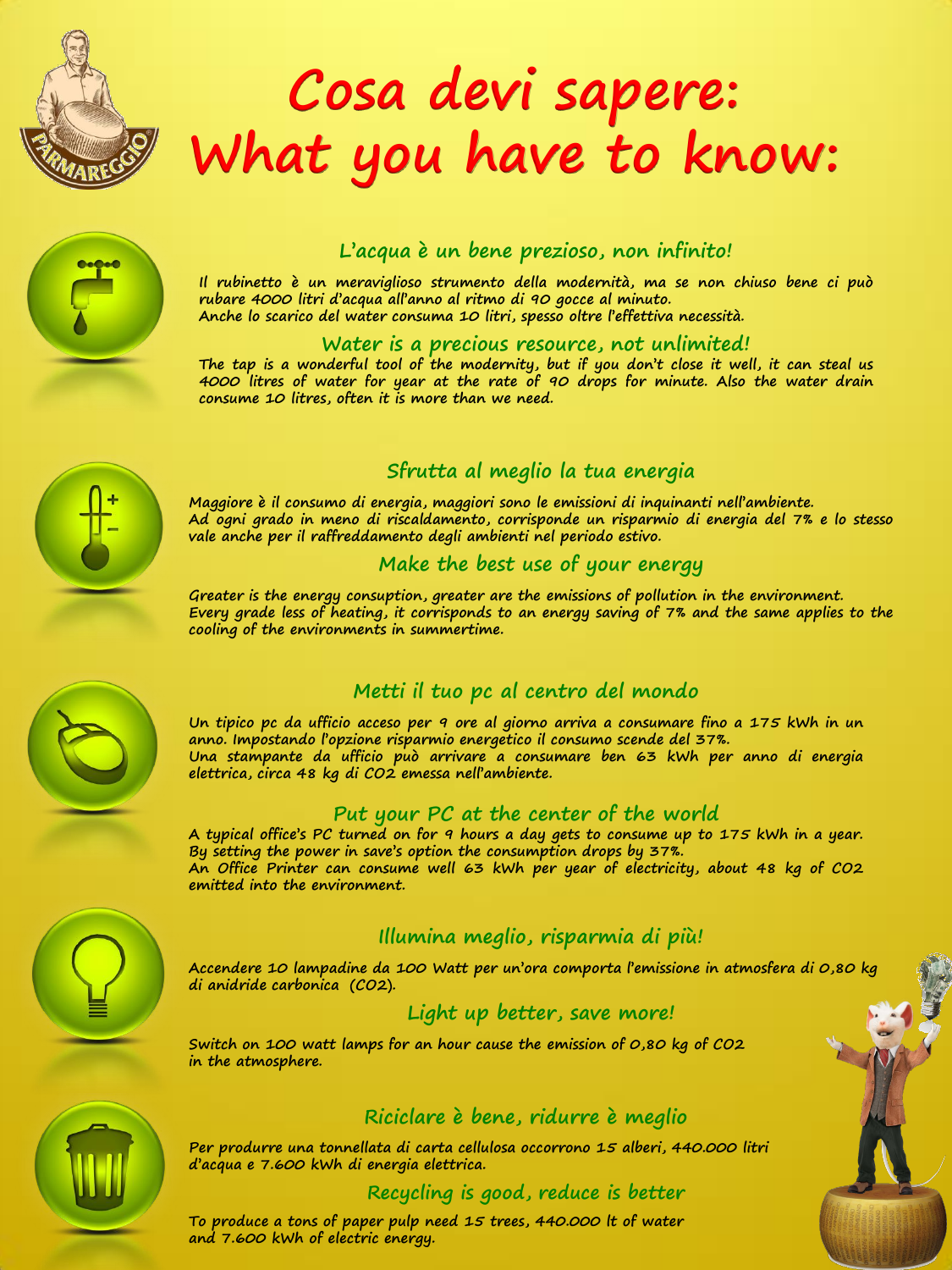

### **Cosa puoi fare tu per l'ambiente: What can you do for the environment:**

**Chiudi il rubinetto quando non serve: Close the tap when you do not need it:**

**Non lasciare correre l'acqua inutilmente e segnala subito eventuali perdite d'acqua. Ove presente, utilizza il doppio pulsante per lo scarico.**

**Do not leave the water running unnecessarily and immediately signals any water leaks. Where available, using the double button for the drain.**

> **Impara ad utilizzare il termostato: Learn how you can use the thermostat:**

**In inverno, mantieni il riscaldamento a 20° e le porte chiuse, per evitare che il calore si propaghi in ambienti che non è necessario riscaldare. Ricordati di spegnere il riscaldamento io.**

**In estate regola il climatizzatore sul consumo energetico ottimale (25° o non più di 8° meno della temperatura esterna).**

**In winter, keep the heating to 20 ° and the doors closed to prevent heat from spreading in an environment That is not necessary to heat. Remember to turn off the heater.**

**In summer, the air conditioner adjusts to the optimal energy consumption (not more than 25 ° or 8 ° less than the outside temperature).**

#### **Impiega correttamente pc e stampante: Use correctly pc and printer**

**Imposta lo schermo ed il computer in modo tale che vadano in stand-by se non utilizzati.**

**Ricorda di spegnere il monitor per pause maggiori di 15 minuti e accendi la stampante solo quando c'è necessità.**

**Set the screen and the computer so that they switch to stand-by if not used. Remember to turn off the monitor for more than 15 minutes breaks and turn on the printer only when there is need.**

> **Accendi la mente, spegni la luce: Turn on your mind, turn out the light:**

**Accendi la luce solo dove e quando serve. Quando esci dall'ufficio, dai bagni, dai corridoi, ricordati sempre di spegnere le luci.**

**Turn on the light only where and when needed. When you leave the office, from the baths, from the hallways, always remember to turn off the lights.**

> **Riusa, riduci, ricicla: Reuse, reduce, recycle:**

**Prima di stampare un documento accertati che sia veramente utile e riutilizza la carta stampata solo su un lato. Effettua sempre la raccolta differenziata e promuovila tra i tuoi colleghi.**

**Before printing a document has to know that is assessed really useful and reuses printed paper only one side. Always make recycling and promote it among your colleagues**.